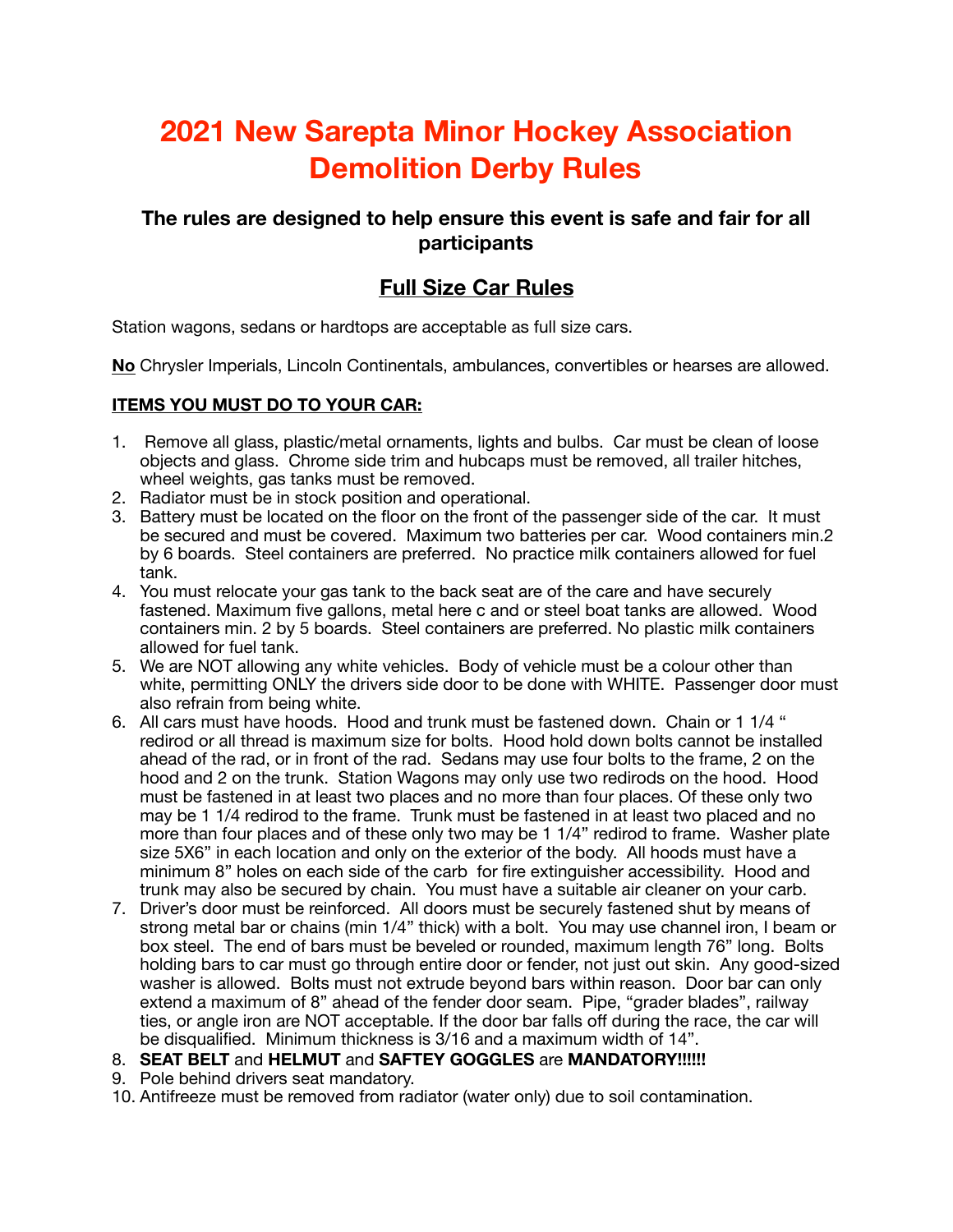### **ITEMS YOU MUST NOT DO TO YOUR CAR:**

- 1. There is absolutely no welding to the frame, with exception of the bumper brackets. No seam welding of floor panels. You cannot pre-weld frame seam joints or the body of the car. ABSOLUTELY NO reinforcing of the frame will be tolerated.
- 2. NO water coolant systems allowed in car, and it must be left stock!
- 3. Engine and transmission must remain in stock position.
- 4. TIRES: no adding or alterations of tires of any kind.
- 5. NO tires allowed beyond 8 ply. They must be D.O. T approved. NO industrial or fork lift tires allowed. Studded tires are prohibited. Only inner tube in tires. NO rags, additives etc.
- 6. You cannot use any fuel other than pump gas. No aviation fuel or additives.
- 7. Reverse or extended spring shakes not allowed if this raises the height of the car. NO chains from rear-end to the frame.
- 8. Exhaust-DO NOT remove head pipe! Muffler and tailpipe may be cut off. Headers through the hood are accepted.
- 9. When repairing damaged cars, you may NO longer use any welding on the frame.
- 10. You cannot pre-bolt or weld suspension and/or ball joints or tie rod ends. Steering universal may not be strengthened. There will be NO lowering of centre link or idler arm.
- 11. You cannot use redirod or bolts to fasten bumper to bumper bracket.
- 12. NO Tilting allowed.
- 13. NO fork lift or swather tires. Stock/regulation tires only.

#### **OTHER**

- 1. We will allow straps from bumper to rad support
- 2. Maximum of 3-16 stick X 2' wide

#### **TRUCK RULES**

Same rules as the full size cars except for the following:

- 1. 6X6 plate to hold box to frame. Maximim four places in the box with inch and quarter redirod or u-bolts to plates.
- 2. Tailgates must be chained in 4 places.
- 3. Fuel container may be in cab or at the front of the box.
- 4. No over size tires, tires must be stock size.
- 5. No 4X4 trucks allowed.
- 6. Must have stock front and rear bumper.
- 7. No split rims (no even ended ones).
- 8. No Wooden box floors. Steel boxes only.
- 9. Truck ARE allowed kickers